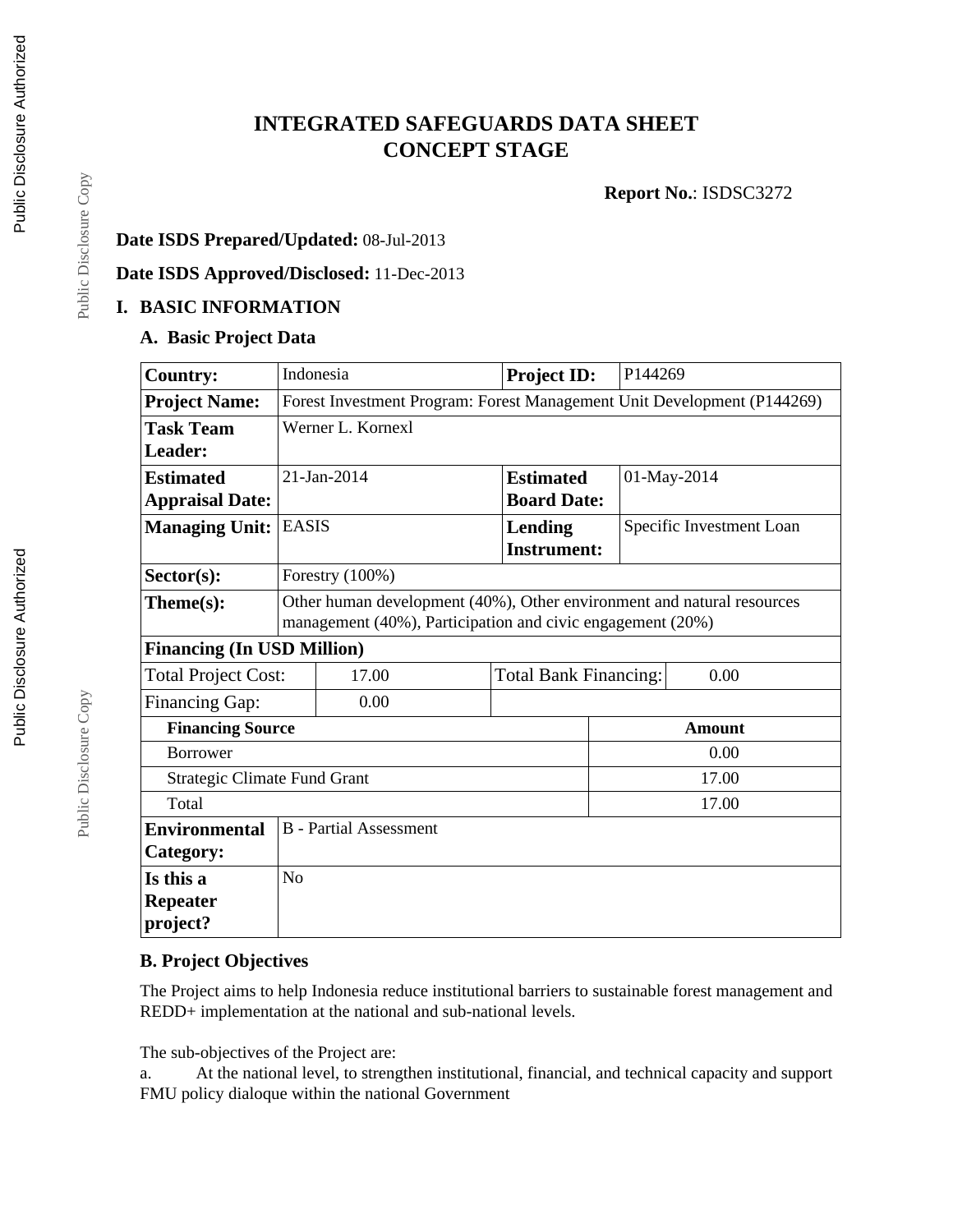b. At the sub-national level, to generate knowledge by investing in participatory forest land-use planning

c. At the site level, to assist a small number of pilot FMUs to become operational and to engage with local communities and other stakeholders to improve livelihood and economic activities from sustainable forest management

#### **C. Project Description**

The Project will have three components. Component 1 will help build national (both intra- and interministerial) coordination, understanding and ownership, information and advice, and support base for FMU development and operation within the MOFOR and potentially the Ministry of Home Affairs (MOHA). The Project will support activities that can add value to the FMU process, such as analytical and policy work including studies in support of policy improvements for FMU operation, sustainable forest management and REDD+, South-South operations, etc.

Capacity constraints at national and local level for FMU development and operation may also be addressed by supporting capacity development programs in close collaboration with the universities (e.g. a student attachment and fresh graduate recruitment program).

The establishment of a centralized FMU Knowledge and Management Information System (KMIS) will be supported. The System would collate, store, analyze, and make available information, experiences, and lessons learned related to the FMUs, such as maps and imagery, statistical data, plans, budgets, technical and financial reports, performance, studies, business plans, land-use plans, etc. and would also provide information on FMUs to the wider public. It would also build the base for reporting on the FIP development indicators and specific project indicators. KMIS would manage information generated from component 2 and 3 and will feed into the policy dialogue outlined below.

The project would also support policy work in cooperation with other national stakeholders -- Policy work financed by the project will be contracted through the Indonesian National Forestry Council (Dewan Kehutanan Nasional, DKN) and recommendations presented to the Steering Committee.

Component 2 will support a number of 'Model FMUs' with participatory land-use planning activities, with the objective of addressing issues in connection with such processes and ultimately learning from those approaches. The term 'Model FMUs' is a term used by the Ministry of Forestry to refer to those 60 FMUs that have received early development support for planning, institutional set-up, and area determination. Encroachment and land use conflicts are critical issues in many of the Model FMUs. MOFOR will competitively call for proposals from stakeholders that can support participatory forest land-use planning process within FMUs . The participatory planning activities can include, but are not limited to participatory land use mapping, stakeholder assessments, socioeconomic surveys, participatory rural appraisals (PRA), consultations, and mediation and conflict resolution mechanisms related to forest access (area and resources) and encroachment. Planning processes will take into account indigenous and customary rights and local knowledge and gender equity. Results will be documented and analyzed for learning and dissemination. This component will not invest in livelihood or other activities/infrastructure on the ground. Funds for this activity will either be managed by Ministry of Forestry directly or by a suitable entity.

Component 3 will provide financial support to 3 Pilot FMUs to assist local stakeholders to implement economic activities. Out of the 60 existing Model FMUs a limited number of Pilot FMUs, 3 will be selected in a consultative selection process. The 3 Pilot FMUs will (i) have attained a certain degree of operational capacity, including having established participatory forest land use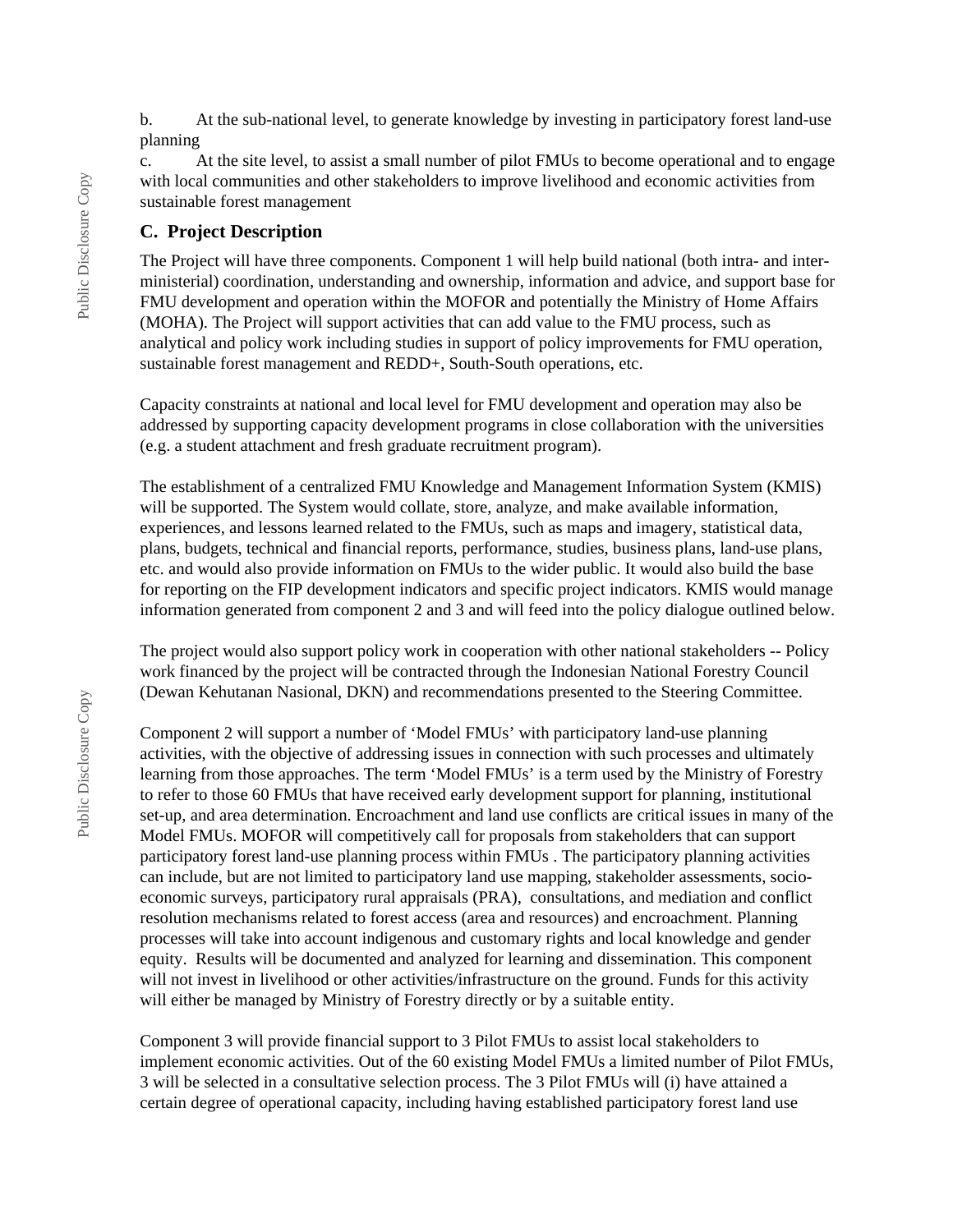planning processes (financed by component 2 or other), (ii) have multiple support systems in place, (iii) not be constrained by serious social issues and land use conflicts, and (iv) hold good potential for business development, revenue generation, and long-term economic independence.

Grants for economic activities and livelihood activities will be managed by Ministry of Forestry directly or an appropriate entity. The purpose of the grant scheme is to provide multiyear and flexible grants to community organizations and NGOs to promote sustainable community forest and nontimber forest product initiatives in pilot FMUs. The aim will be to support existing local forest-based business development and management demonstration activities with potential to reach sustainability in a short term. This component is intended to demonstrate that FMUs can eventually generate sustainable economic benefits from forest management, through engagement with local communities, service providers, and industry supported by appropriate governance mechanisms.

Only FMUs that have already gone through the process of establishing a Development and Business Plan and participatory forest land use planning processes would be able to access funds for livelihood and economic activities. During the first year of project implementation, the FMUs would be identified and necessary analysis, such as environmental and social assessments, stakeholder analysis and consultations would be financed by the project, before investments on the ground can take place.

#### **D. Project location and salient physical characteristics relevant to the safeguard analysis (if known)**

The project intervention activities of Component 1 will be at the national level with a strong emphasis on capacity building. The activities in Components 2 and 3 will be located in conservation, protection and production forests formally designated by the Minister of Forestry (MoFor), and will work with: (i) approximately ten selected recipients from across the 60 Model FMUs in Component 2; and (ii) FMU staff, communities and entities in 3-5 pilot FMUs from the pool of 60 Model FMUs in Component 3. Activities in Components 2 and 3 will include support for participatory land-use planning processes to develop more transparency, with fair and equitable inclusion of local communities in land use planning, resource monitoring, and, in Component 3, productive forest activities.

Because the selection of the specific FMUs for participation in Components 2 and 3 will only take place during the first year of project implementation, an Environmental and Social Management Framework (ESMF) and a Community Participatory Framework (CPF) will be created during project preparation. In these documents, all the consultation and participation requirements and guidelines for OP 4.01, 4.10, 4.11, 4.12 and 4.36 will be consolidated, along with a grievance procedure. This CPF will contain the project's Indigenous People's Planning Framework and the Access Restriction Policy Framework (the term used for Process Framework in Indonesia).

#### **E. Borrowers Institutional Capacity for Safeguard Policies**

The main counterpart of the project will be the Ministry of Forestry, which will be responsible overall for social and environmental safeguard issues and thus for the implementation of the ESMF and the various elements of the Community Participatory Framework. The MOFOR has the experience in the establishment of SESA under FCPF scheme, that will be good lesson learned for this project preparation and implementation. Forestry agencies at kabupaten and/or provincial level will also have oversight responsibility, whose capacities will need to be upgraded with regards to safeguards implementation, and FMUs will be directly responsible for implementation of measures contained in instruments prepared pursuant to the ESMF: ESMPs, IPPs, etc. The ESMF will include an environmental and social impact management capacity assessment of the MOFOR along with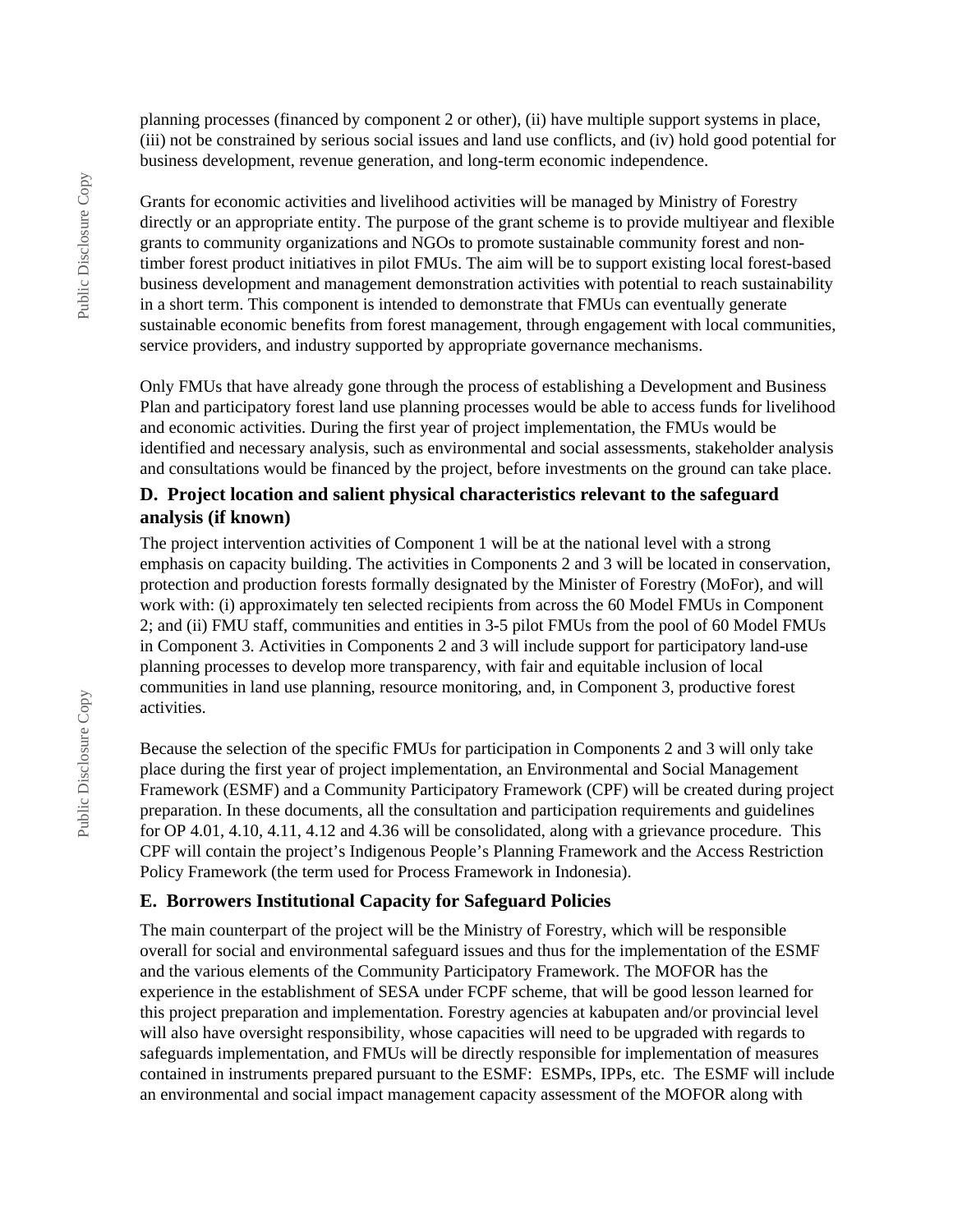recommendations for strengthening, and the safeguards instruments for individual FMU's will include the same elements for kabupaten and, where relevant, provincial forestry agencies.

## **F. Environmental and Social Safeguards Specialists on the Team**

Thomas E. Walton (EASNS)

Juan Martinez (EASIS)

Virza S. Sasmitawidjaja (EASIS)

## **II. SAFEGUARD POLICIES THAT MIGHT APPLY**

| <b>Safeguard Policies</b>                      | <b>Triggered?</b> | <b>Explanation (Optional)</b>                                                                                                                                                                                                                                                                                                                                                                                                                                                                                                                                                                                                                                                                                                                                                                                                                                                                                                                                                                                                                                                                                                                                                                                                                                                                                                                                                                                                                                                                                                                                                                                                                                                          |
|------------------------------------------------|-------------------|----------------------------------------------------------------------------------------------------------------------------------------------------------------------------------------------------------------------------------------------------------------------------------------------------------------------------------------------------------------------------------------------------------------------------------------------------------------------------------------------------------------------------------------------------------------------------------------------------------------------------------------------------------------------------------------------------------------------------------------------------------------------------------------------------------------------------------------------------------------------------------------------------------------------------------------------------------------------------------------------------------------------------------------------------------------------------------------------------------------------------------------------------------------------------------------------------------------------------------------------------------------------------------------------------------------------------------------------------------------------------------------------------------------------------------------------------------------------------------------------------------------------------------------------------------------------------------------------------------------------------------------------------------------------------------------|
| Environmental Assessment OP/<br><b>BP</b> 4.01 | Yes               | The project will provide financial support in<br>Component $3$ to a limited number $(3)$ of 'pilot<br>FMUs' that will be selected during the first year<br>of the project. This could involve the protection<br>and beneficial uses of the forest resources. An<br><b>Environmental and Social Management</b><br>Framework (ESMF) will be prepared by the<br>implementing agency during the project design<br>stage before appraisal. The appropriate level of<br>environmental and social assessment as<br>determined by the ESMF screening procedure<br>will accompany the pilot FMU selection during<br>the first year of project implementation. This<br>assessment will take stock of and analyze the<br>salient environmental and socio-economic<br>characteristics of the proposed project areas,<br>assess potential impacts, both negative and<br>positive, of the productive forest activities,<br>which may include harvesting of NTFP,<br>replanting, sustainable economic livelihood<br>activities, and prepare management and<br>mitigation measures to be applied to the<br>activities in the pilot FMU. A full baseline<br>database for all participating project<br>communities will be compiled as part of this<br>assessment process. The ESMF will incorporate<br>outputs of the REDD+ SESA process that is<br>ongoing in Indonesia, including in particular the<br>principles, criteria and indicators (PRISAI) and<br>their operating guidelines that will apply to all<br>REDD+ activities regardless of the source of<br>funding. Guidance on ESMF implementation<br>will be included in the program level Operations<br>Manual along with fiduciary rules and |
| Natural Habitats OP/BP 4.04                    | Yes               | procedures.<br>Potential project areas in Components 2 and 3<br>may be located in Conservation, Protection                                                                                                                                                                                                                                                                                                                                                                                                                                                                                                                                                                                                                                                                                                                                                                                                                                                                                                                                                                                                                                                                                                                                                                                                                                                                                                                                                                                                                                                                                                                                                                             |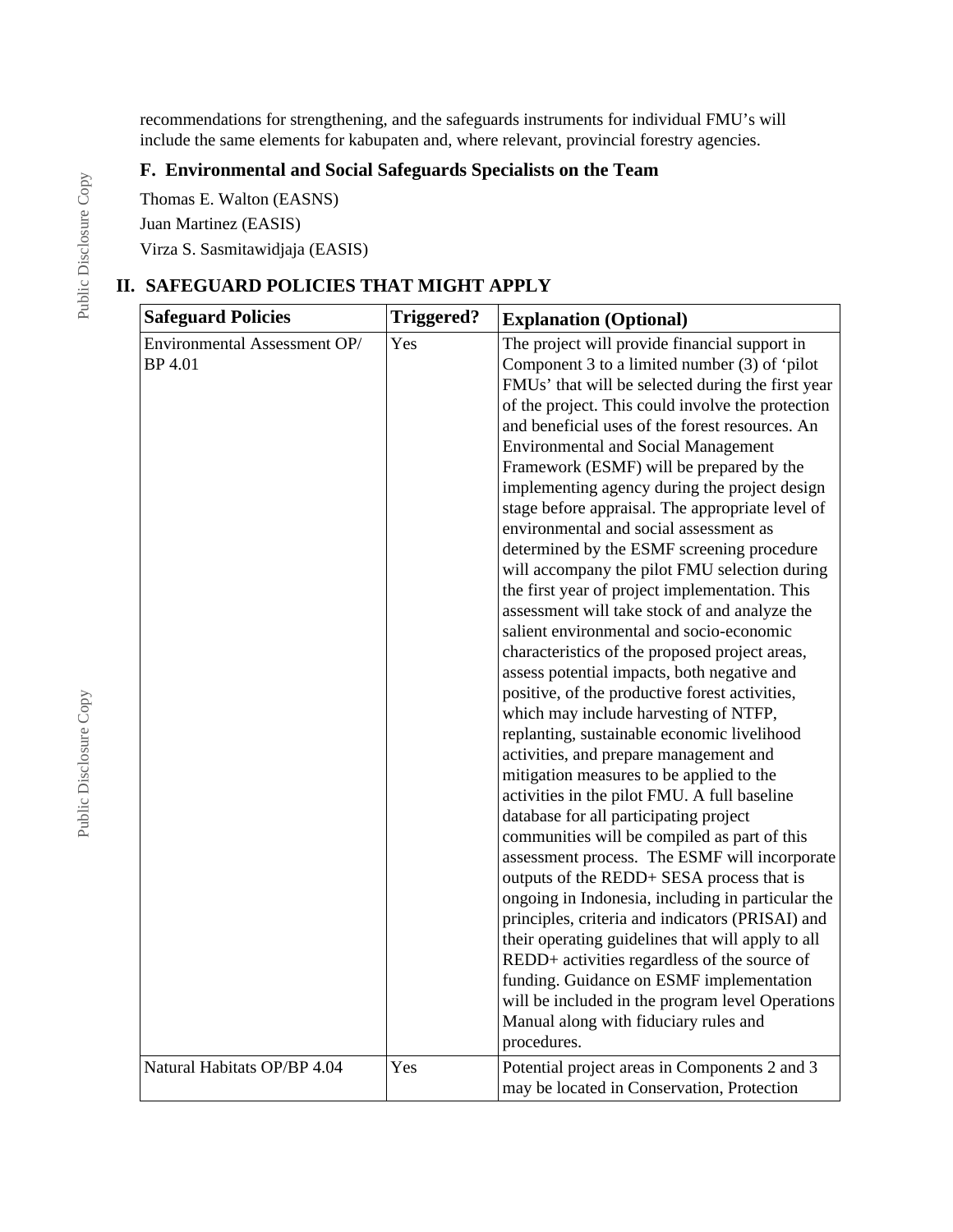|                    |     | (Hutan Lindung), Production, and in some areas<br>Village Forests (Hutan Desa). The overall<br>impacts on natural habitat are expected to be<br>positive, but some potential activities could<br>have negative impacts such sustainable<br>economic or livelihood activities. The<br>identification and mapping of sloping lands,<br>riparian zones, and High Conservation Value<br>Forest (HCVF) will be included as part of the<br>basis for forest use planning in Components 2<br>and 3, for the purposes of enhancing positive<br>impacts and minimizing adverse impacts on<br>natural habitat. When the environmental<br>assessments for the FMUs to be supported under<br>Component 3 are conducted, activities that<br>could affect critical natural habitat for which it<br>cannot be demonstrated that conversion or<br>degradation will be avoided will be rejected for<br>support.                                                                                                                                                                                                                                                                                                                                                                                                                                                                                      |
|--------------------|-----|-------------------------------------------------------------------------------------------------------------------------------------------------------------------------------------------------------------------------------------------------------------------------------------------------------------------------------------------------------------------------------------------------------------------------------------------------------------------------------------------------------------------------------------------------------------------------------------------------------------------------------------------------------------------------------------------------------------------------------------------------------------------------------------------------------------------------------------------------------------------------------------------------------------------------------------------------------------------------------------------------------------------------------------------------------------------------------------------------------------------------------------------------------------------------------------------------------------------------------------------------------------------------------------------------------------------------------------------------------------------------------------|
| Forests OP/BP 4.36 | Yes | In Component 1, the project will contribute to<br>the development of legal and regulatory<br>frameworks, financial incentives and capacity<br>building activities to undertake SFM planning at<br>the national, provincial and local levels. The<br>project will establish a support base for FMUs<br>within the MOFOR and potentially MOHA. The<br>Project will support activities that add value to<br>the FMU process, such as analytical and policy<br>work, including potential studies in support of<br>policy improvements for FMU operation,<br>sustainable forest management and REDD+,<br>South-South operations, etc. It will link closely<br>with national REDD+ preparation, in particular<br>the principles, criteria and indicators (PRISAI)<br>being developed for REDD+ financing.<br>Capacity constraints at national and local level<br>for FMU development and operation may also<br>be addressed by supporting capacity<br>development programs in collaboration with the<br>universities (e.g. a student attachment and fresh<br>graduate recruitment program). The<br>establishment of a centralized FMU Knowledge<br>and Management Information System (KMIS)<br>will be supported. The project will support the<br>institutional establishment of FMUs. FMUs will<br>prepare forest management plans in<br>collaboration with local communities during the |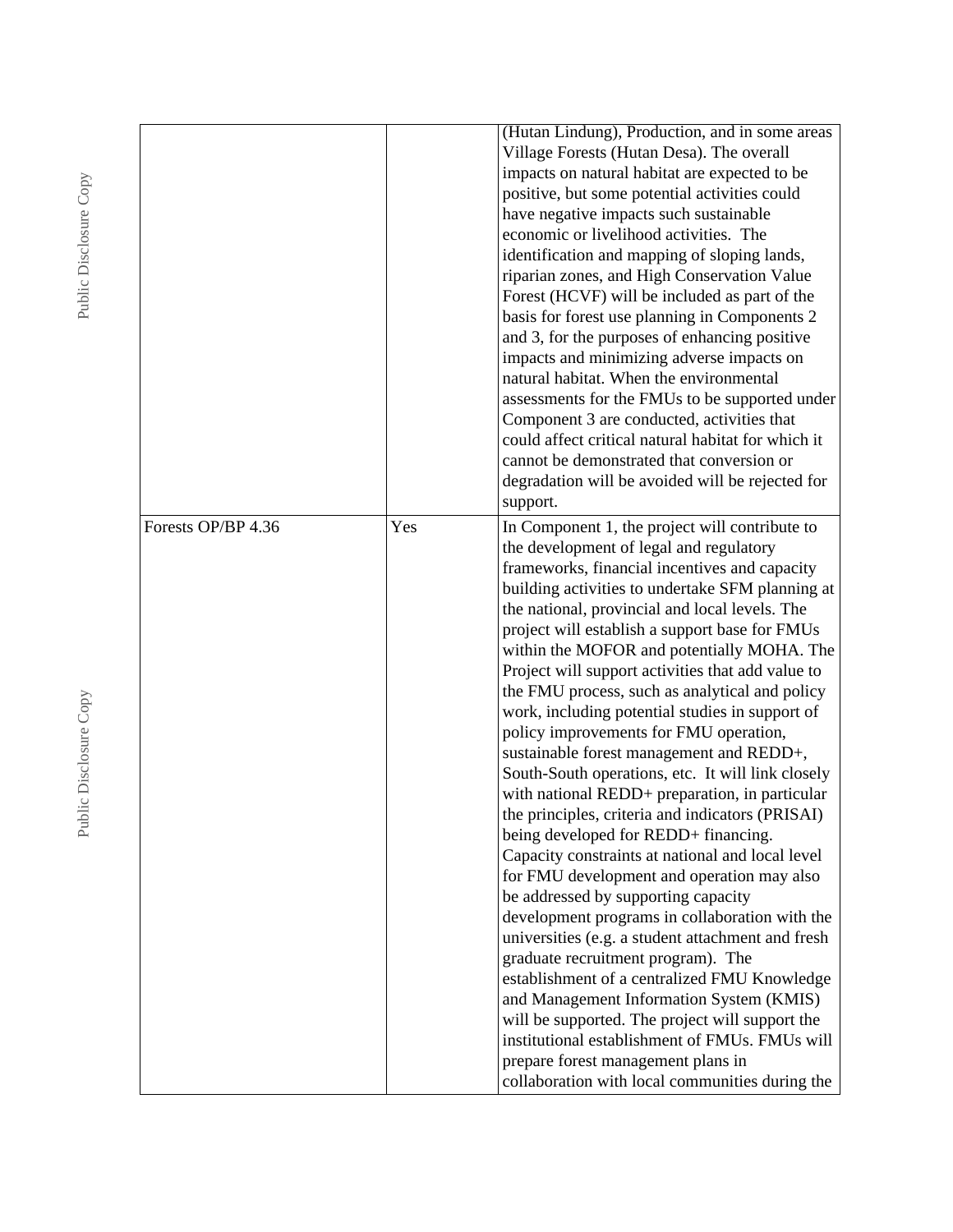|                                                   |            | project implementation phase. This follows<br>FMU regulations established by MOFOR. The<br>ESMF will incorporate a screening procedure<br>that will determine what environmental<br>assessment and/or ESMP is appropriate for each<br>proposed intervention. The ESMF will include<br>requirements for consultation. In addition, there<br>will be a Community Participatory Framework<br>in which all consultation and participation<br>requirements and guidelines for OP 4.01, 4.10,<br>4.11, 4.12 and 4.36 will be consolidated.                                                                                                                                                                                                                                                                                                                                                                                                                                                                                                                           |
|---------------------------------------------------|------------|----------------------------------------------------------------------------------------------------------------------------------------------------------------------------------------------------------------------------------------------------------------------------------------------------------------------------------------------------------------------------------------------------------------------------------------------------------------------------------------------------------------------------------------------------------------------------------------------------------------------------------------------------------------------------------------------------------------------------------------------------------------------------------------------------------------------------------------------------------------------------------------------------------------------------------------------------------------------------------------------------------------------------------------------------------------|
| Pest Management OP 4.09                           | <b>TBD</b> | Forest plantations, tree nurseries, and some<br>timber and non-timber product processing could<br>require insecticides, herbicides, or fungicides. If<br>during ESMF preparation pesticide use is<br>determined to be likely, whether or not the<br>pesticides are procured with project funds, the<br>policy will be triggered and the ESMF will<br>include a Pest Management Plan template for<br>use in the environmental assessments for<br>activities in the pilot FMUs.                                                                                                                                                                                                                                                                                                                                                                                                                                                                                                                                                                                  |
| Physical Cultural Resources OP/<br><b>BP</b> 4.11 | Yes        | Mapping and protection of PCR will be<br>incorporated in forest use planning in<br>Component 2 and in the selection, design and<br>implementation of forest management plans and<br>activities in Component 3.                                                                                                                                                                                                                                                                                                                                                                                                                                                                                                                                                                                                                                                                                                                                                                                                                                                 |
| Indigenous Peoples OP/BP 4.10                     | Yes        | The project may finance activities where there is<br>a presence of adat communities. This policy<br>applies to all three project components and a<br>social assessment and resulting IPPF will<br>indicate the project's potential impacts and<br>benefits for indigenous peoples for all project<br>activities and that the IPPF will include how the<br>project intends to approach land tenure issues<br>The proposed framework approach is proposed<br>where adat communities will work together with<br>FMU staff to develop community plans for<br>sustainable natural resources management and<br>improved livelihoods. An Indigenous Peoples<br>Planning Framework (IPPF) will be prepared as<br>part of the Community Participatory Framework<br>by the implementing agency before appraisal. It<br>is anticipated that the project will have positive<br>impacts for adat communities by strengthening<br>access to and control over forest resources,<br>clarifying community boundaries in selected<br>areas, and ensuring communities that manage |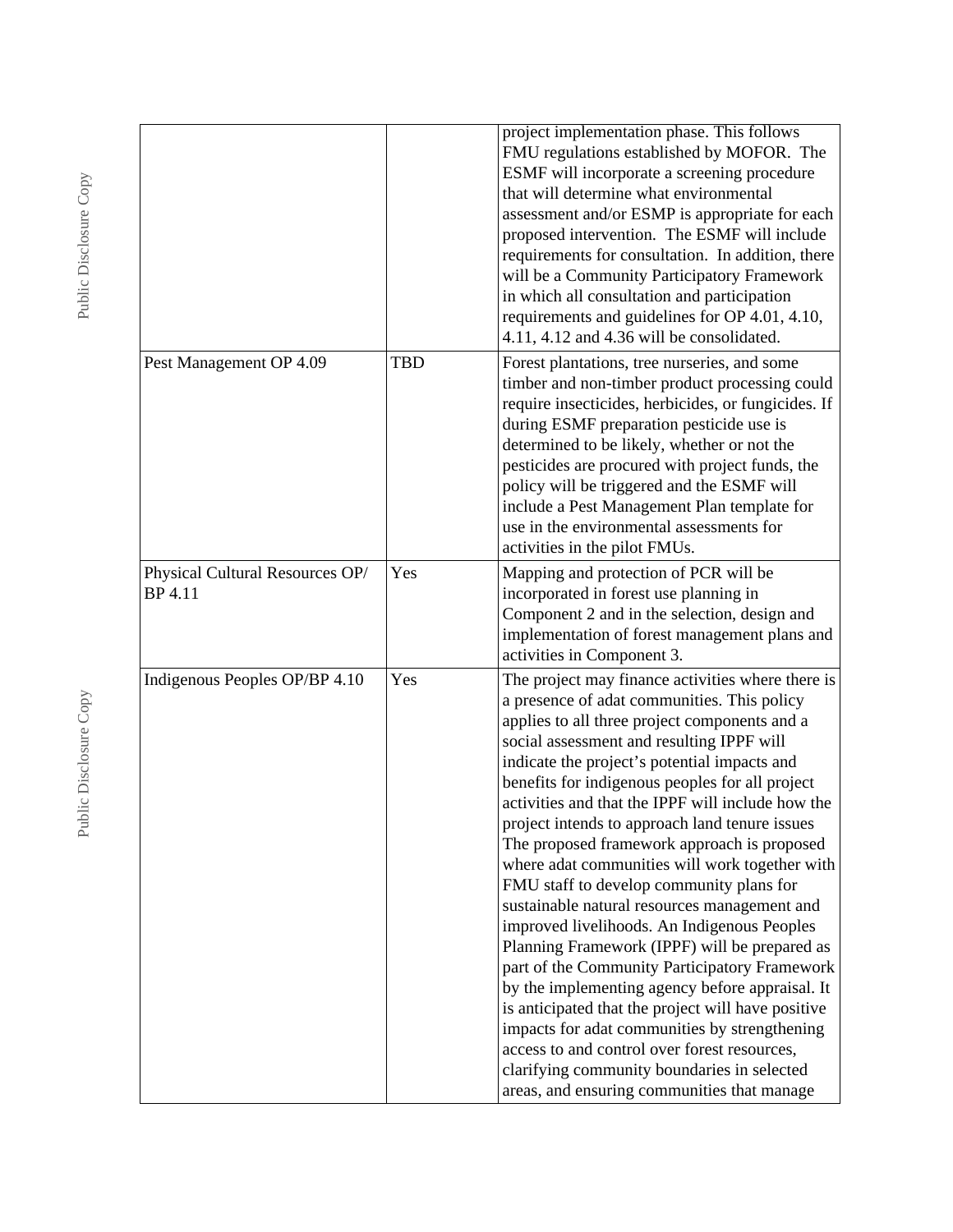|                                               |     | forest resources receive a share of revenue from<br>forest. Particular attention will be paid at the<br>community level to ensure priorities and<br>preferences are identified and included in forest<br>management and village development planning<br>and implementation. Communities will choose<br>whether or not they wish to engage in<br>participatory management of the forests. A<br>participatory framework will be developed that<br>sets out processes and procedures to ensure that<br>free, prior and informed consultations are<br>conducted with project affected people.                                                                                                                                                                                                                                                                                                                                                                                                                                                                                                                                                                                                                                                                                                                                                                                                                                                                                                                                                                                                            |
|-----------------------------------------------|-----|------------------------------------------------------------------------------------------------------------------------------------------------------------------------------------------------------------------------------------------------------------------------------------------------------------------------------------------------------------------------------------------------------------------------------------------------------------------------------------------------------------------------------------------------------------------------------------------------------------------------------------------------------------------------------------------------------------------------------------------------------------------------------------------------------------------------------------------------------------------------------------------------------------------------------------------------------------------------------------------------------------------------------------------------------------------------------------------------------------------------------------------------------------------------------------------------------------------------------------------------------------------------------------------------------------------------------------------------------------------------------------------------------------------------------------------------------------------------------------------------------------------------------------------------------------------------------------------------------|
| <b>Involuntary Resettlement OP/BP</b><br>4.12 | Yes | The Community Participatory Framework<br>(CPF) will apply to all participating<br>communities. Village Development Plans will<br>be developed with participating villages to<br>ensure that losses in revenue streams as a result<br>of any natural resource access restrictions are<br>fully and sustainably mitigated in line with OP<br>4.12. The social assessment undertaken during<br>project preparation should assess among other<br>things potential impacts on livelihoods and<br>related to access restrictions due to project<br>activities. This should be included in a Process<br>Framework as part of the combined safeguard<br>and participatory planning to be included in the<br>Community Engagement Framework.<br>If communities choose to engage in and endorse<br>access restrictions, it is anticipated that losses<br>will be compensated by the FMUs and/or<br>participating organizations. Community<br>members will also benefit from improved<br>management of the forests, which will enhance<br>the sustainability of forest resource production<br>and environmental services upon which local<br>communities are economically dependent. No<br>land acquisition is anticipated for the project;<br>however an Process Framework (PF) will be<br>prepared prior to appraisal as an element of the<br>CPF for use in the (unlikely) event that it is<br>needed in specific project areas.<br>Also an Involuntary Resettlement Policy<br>Framework will be prepared as part of the<br>project preparation. The project should not<br>exclude involuntary resettlement. |

Public Disclosure Copy Public Disclosure Copy

Public Disclosure Copy Public Disclosure Copy